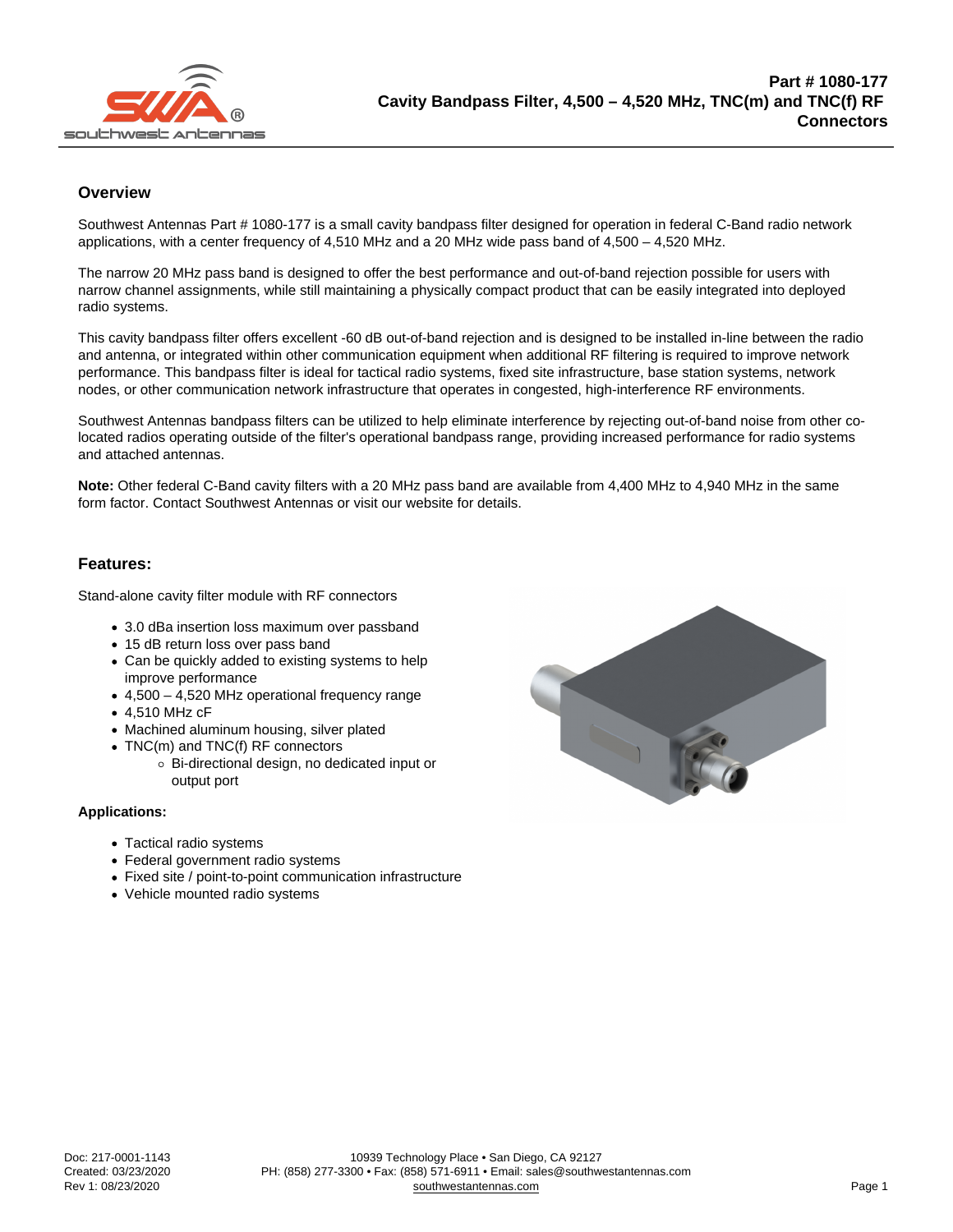| <b>Filter Specifications</b> |
|------------------------------|
|------------------------------|

| Parameter                     | Value                       | Units        | Tolerance                                     |
|-------------------------------|-----------------------------|--------------|-----------------------------------------------|
| Filter Type                   | Cavity Bandpass Filter      |              |                                               |
| Filter Frequency Band         | C-Band                      |              |                                               |
| Filter Impedance              | 50                          | Ohms         |                                               |
| Filter Min Frequency          | 4.5 / 4,500                 | GHz / MHz    |                                               |
| Filter Max Frequency          | 4.52 / 4,520                | GHz / MHz    |                                               |
| Filter Frequency of Operation | 4,500 - 4,520 MHz pass band |              |                                               |
| <b>Insertion Loss</b>         | 3.0                         | dBa          | Max across pass band, 3.3 dBa<br>max at +65°C |
| <b>Return Loss</b>            | 15                          | dB           | Min over 20 MHz pass band                     |
| Rejection 1                   | $-60$                       | dBc          | Min ±30 MHz cF                                |
| Filter Power CW               | 40                          | Watts        |                                               |
| <b>Operating Temp</b>         | $-40$ to $+65$              | $\mathsf C$  |                                               |
| Storage Temp                  | $-55$ to $+125$             | $\mathsf{C}$ |                                               |
| Product Length                | 2.84 / 72.14                | inches / mm  | ±0.020"                                       |
| Product Width                 | 1.98 / 50.17                | inches / mm  | ±0.020"                                       |
| Product Height                | 1.00 / 25.40                | inches / mm  |                                               |
| Product Weight                | 14.0 / 396.9                | oz / grams   |                                               |
| <b>RF Connectors</b>          | $TNC(m)$ , $TNC(f)$         |              |                                               |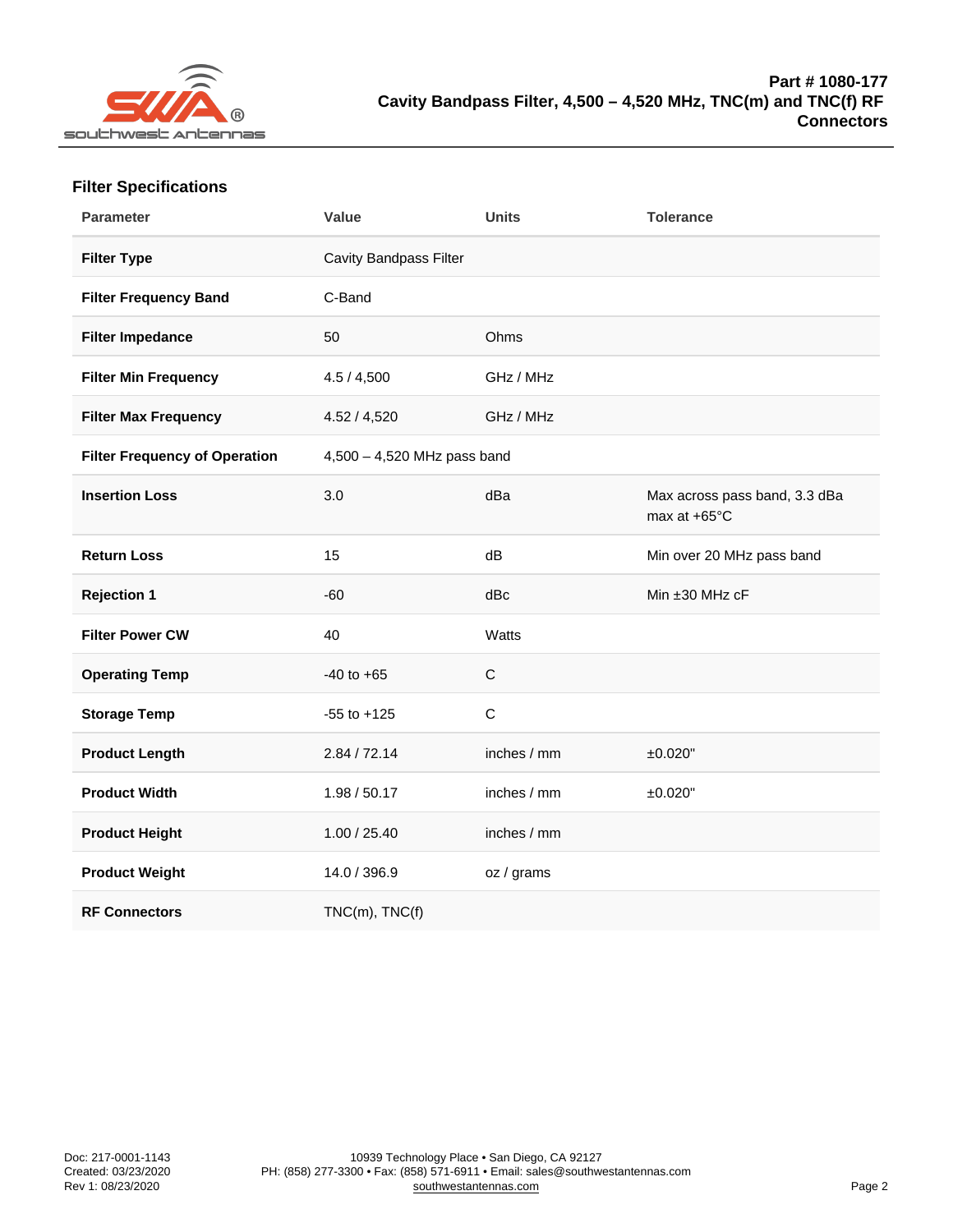Insertion Loss Plot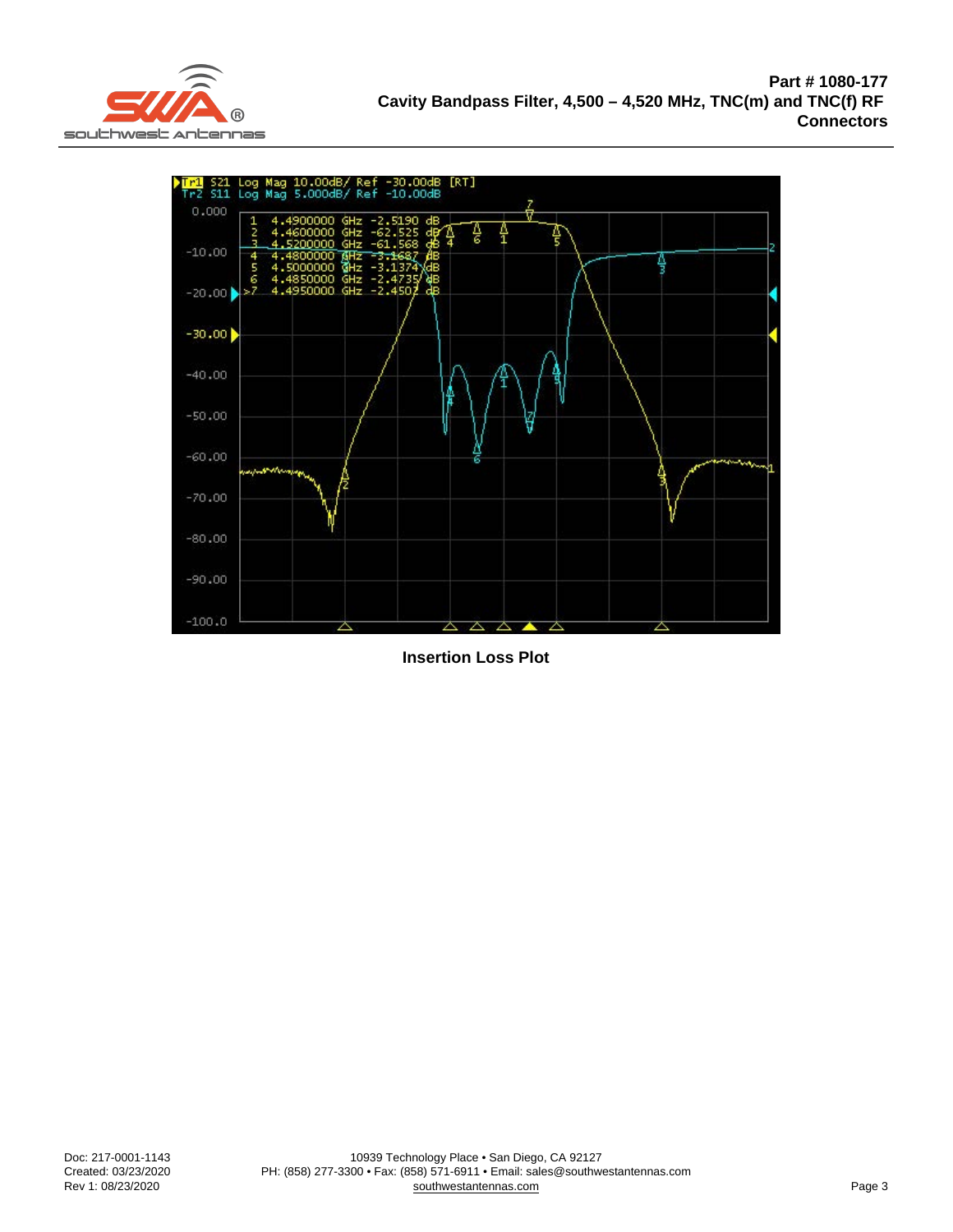Return Loss Plot